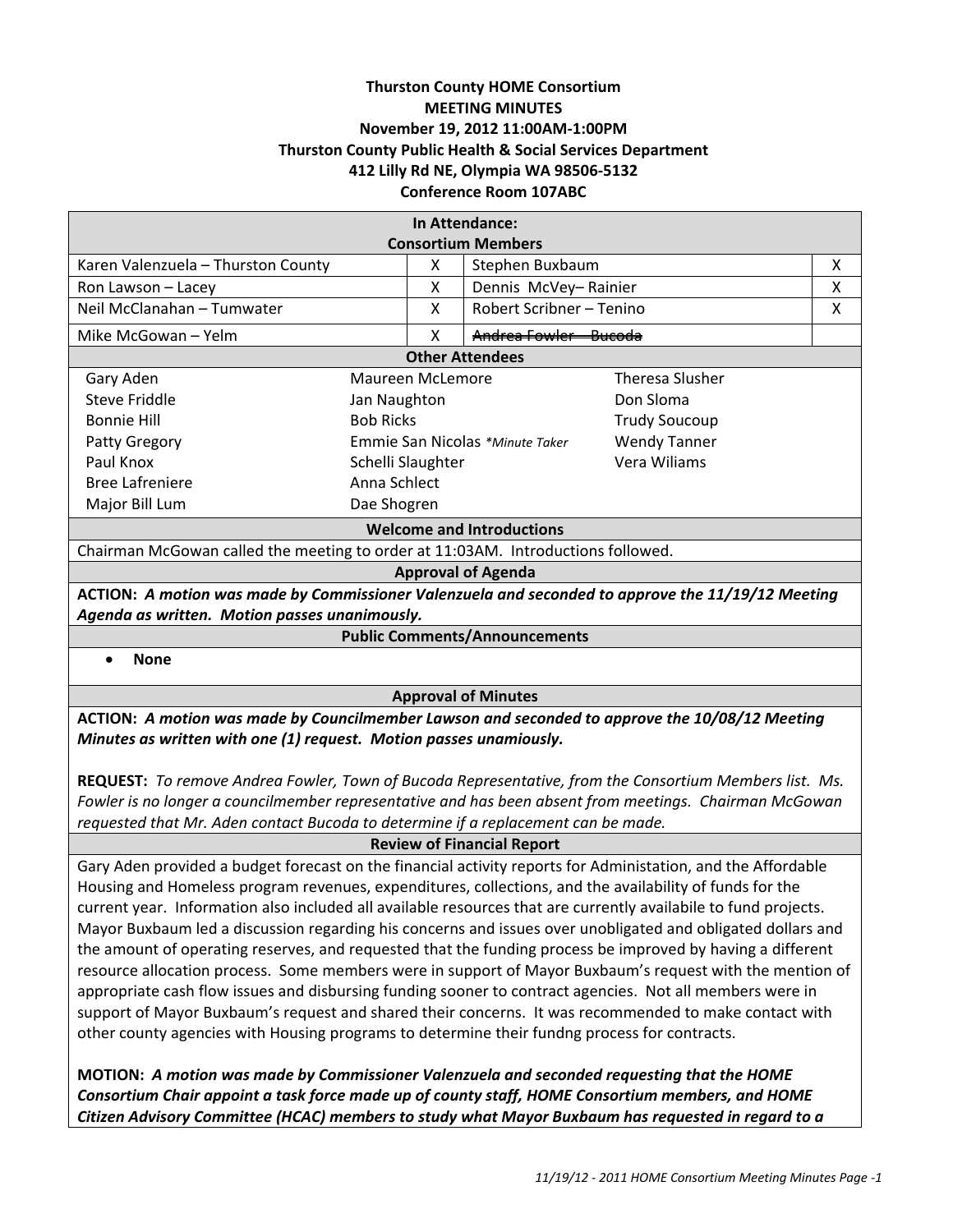streamline funding process and resource allocation for the money received. The motion carried by a vote of *Yes – 5, No – 2, Abstain ‐ 0.* 

An amendment followed.

**AMENDMENT:** *The motion was amended by Mayor Buxbaum to request that the Thurston County Board of County Commissioners (BoCC) rather than the HOME Consortium chair appoint the body to study the streamline funding process and resource allocation for the money it received.*

MOTION: A motion was made by Mayor Buxbaum and seconded for the BoCC to appoint a task force made *up of county staff, HOME Consortium, and HCAC to study the streamline funding process and resource* allocation for the money it received. The motion carried by a vote of Yes - 5, No - 2, Abstain - 0.

# **Review Calendar HOME Consortium Timeline calendar**

Gary Aden reviewed the HOME Constorium timeline calendar covering the periods of November 2012 – February 2013. Upcoming activities include: (November) – Review Consolidated Plan goals/strategies for 2013 Request for Proposal (RFP) process; Submit Consolidated Annual Plan Report (CAPER) to HUD; (December) – Finalize HOME RFP for 2013; (January) – Set priorities for Affordable and Homeless Housing RFP; (February) – Finalize Affordable/Homeless Housing RFP.

# **Discussion of a Youth Shelter**

At the request of the Consortium, Maureen McLemore & Dae Shogren, Community Youth Services (CYS), provided information about the need for a local transitional youth shelter, as well as statistics based on preliminary research to support the request. In 2011, CYS served 400 unduplicated youth seeking shelter from the Lacey, Olympia, and outside Thurston County areas. The Consortium asked CYS staff questions regarding the cost to develop and operate a youth shelter. CYS staff estimated that it would take \$42,059.08 for a 3‐ month pilot project. Funding will be used to adequately equip Rosie's Place, the designated site for the shelter that will provid safe overnight accommodations for up to 8‐10 youth (boys/girls/transgender) between the ages of 18‐22 years. Additionally, funding will be used to purchase permit(s) and cots, as well as to hire at least two (2) staff and provide training. The estimated opening date for the shelter would be January 2013. CYS staff were asked if the project could be opened earlier than January. CYS staff indicated that they needed the time to hire staff and obtain needed supplies.

The consortium requested a written proposal to summarize what was presented before a decision can be made. Ms. Shogren is willing to provide a proposal later in the week.

Commissioner Valenzuela is requesting that CYS and county staff work together to determine available funding and what needs to be done to start in January 2013.

Councilmembers shared their recommendation.

MOTION: A motion was made by Councilmember Scribner and seconded to fund the CYS Youth Shelter pilot project for \$42,059.08 for a 3-month pilot project period. A written proposal will be submitted to the HOME *Consortium in the next week, and more discussion will be conducted on December 10, 2012, HOME* Consortium Meeting. The motion carried by a vote of Yes  $-5$ , No  $-1$ , Abstain - 0.

### **2013 HOME Consortium Affordable and Homeless Housing RFP Process**

Theresa Slusher provided a handout of the current RFP process to members explaining that the timeline is meant to show the groups and tasks involved during a period of time throughout the RFP cycle. The timeline was created to show the work and individuals involved in the process and are intended to address the complexity and alleviate community RFP concerns. The goal is to determine a clear and standardized way to make recommendations to the Consortium during the process. Chairman McGowan mentioned that it would be helpful to determine a process by bringing to the table a mix of an outside and more neutral participation